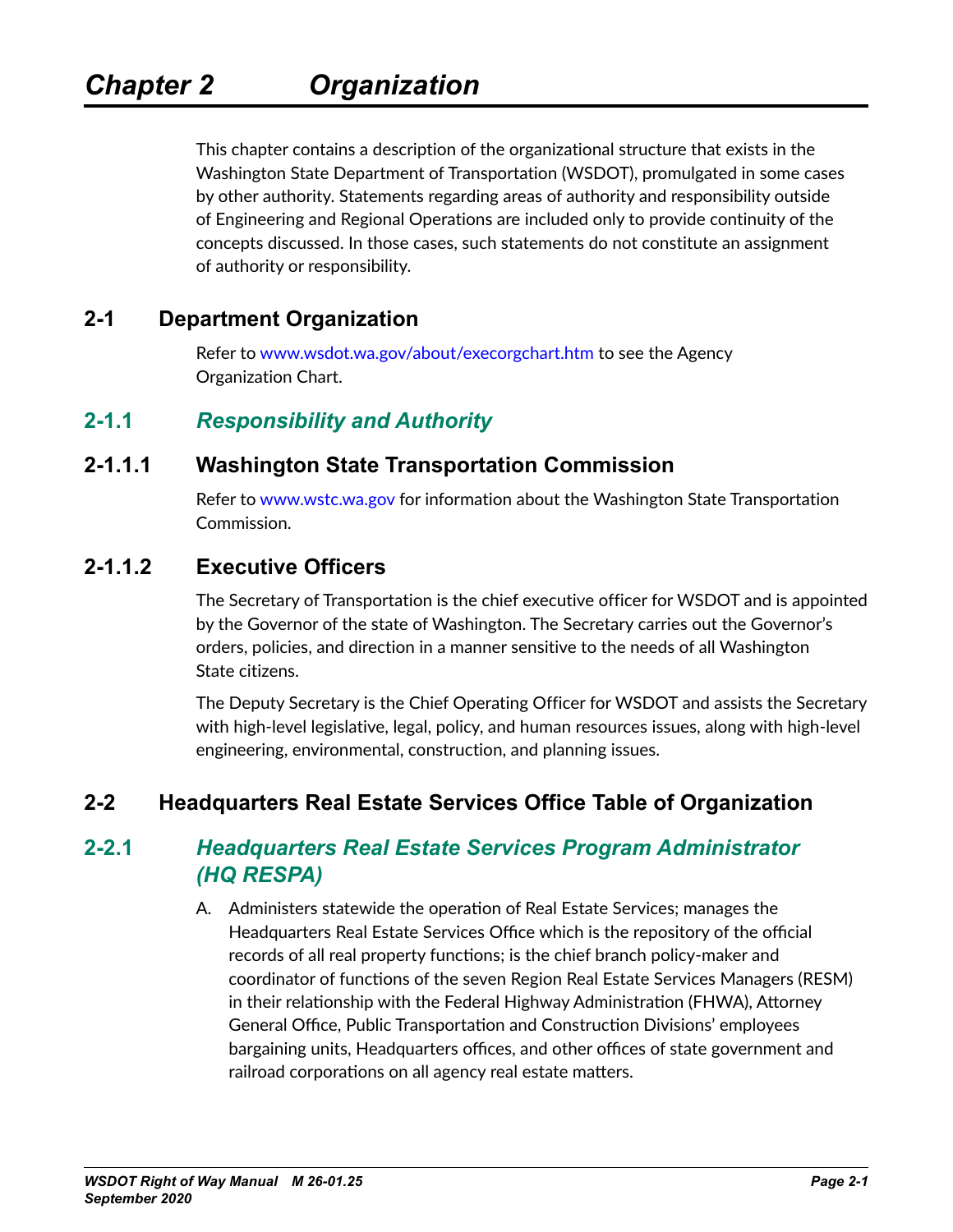- B. Has principal duties consisting of:
	- 1. Maintaining a policy and procedural manual current with state law and federal regulations for compliance by all RES personnel.
	- 2. Advising WSDOT personnel at all levels in RES matters.
	- 3. Monitoring employee performance, recommending training, and/or needed corrective action.
	- 4. Coordinating with the WSDOT Human Resources Director in personnel management and in collective bargaining negotiations.
	- 5. Responding to state and federal audits of RES performance.
	- 6. Providing assurances to FHWA and other offices of government at all levels, of availability of replacement housing for persons displaced by highway construction projects.
	- 7. Obtaining advance approvals of project replacement or individual "housing of last resort" plans, or proposed policy deviation needed from FHWA or other offices of government in relocation assistance, right of way appraisal, acquisition, or property management.
	- 8. Reviewing, deciding on acceptance, oversight, and/or compliance of all acquisition transactions.
	- 9. Reviewing and deciding on the acceptance of surplus property rentals, as recommended by region offices, or sales of surplus property.
	- 10. Deciding on concurrence by the department or making recommendations in pretrial or stipulated settlements proposed by Assistant AG.
	- 11. Administering the functions of the acquisition; Title Condemnation and Records; Property Management; Relocation; and the Local Agency Projects/Special Acquisitions/Certifications Sections.
	- 12. Carrying out other assignments made by the Headquarters Design Office.

## **2-2.2** *Property Management Program Manager*

The Property Management Program Manager:

- A. Manages the statewide Property Management Program by assuring compliance with departmental operating regulations. The position reports to HQ RESPA.
	- 1. Directing the review and inventory control of all excess property and sundry site (capital plant and materials sites) parcels.
	- 2. Directing the review of property disposition transactions to assure compliance with regulations and the validity of judgmental factors.
	- 3. Providing technical advice on property management matters to others.
	- 4. Directing the statewide promotion and sale of surplus properties including land and improvements by both auction and direct sale.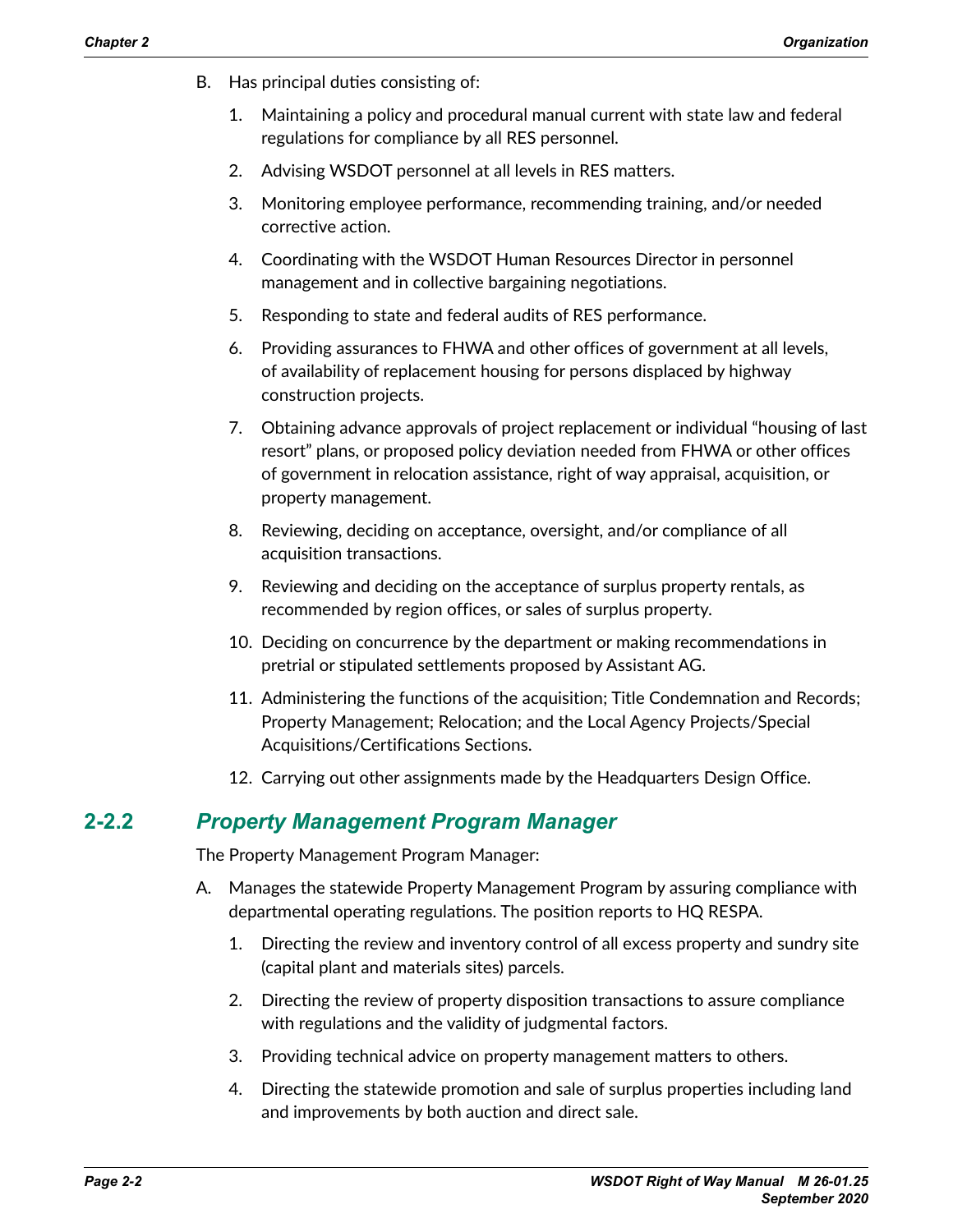- 5. Directing the statewide promotion and operation of rentals, leases, airspace agreements, and joint use.
- 6. Inspecting and maintaining WSDOT-owned properties other than infrastructure.
- 7. Developing and implementing discipline-specific training.
- 8. Maintaining official property management records.
- 9. Other functions as required by the HQ RESPA.
- B. Providing coordination with and advice to the Regional Administrators, other Headquarters offices, the Attorney General Office, and FHWA on property management functions.
- C. Coordinating with the Regional Administrators on the investigation of citations regarding compliance with operating regulations governing the property management functions.
- D. Formulating operating regulations governing the property management functions for approval by higher authority.

## **2-2.3** *Appraisal and Appraisal Review Program Manager*

The Appraisal and Appraisal Review Program Manager:

- A. Manages the statewide Appraisal and Appraisal Review Program. The position reports to the HQ RESPA. The principal duties of this position are:
	- 1. Managing the Headquarters appraisal office. All review appraisers report to this position. Headquarters staff appraisers report to this position.
	- 2. Assuring that appraisals and reviews are prepared in consistency with current acceptable appraisal standards for eminent domain.
	- 3. Issuing operating procedures that implement current state law and federal regulations.
	- 4. Managing the Approved Fee Appraiser and Review Appraiser List.
	- 5. Developing and implementing discipline specific training.
- B. Performs other functions as required by the HQ RESPA.

#### **2-2.4** *Acquisition Program Manager*

The Acquisition Program Manager reports to the RESPA:

- A. Manages the statewide Acquisition and Title Review functions and the records within Headquarters. The principal duties of this position are:
	- 1. Directing the review, final processing, oversight, and compliance of all real property acquisition and damage claim files. Assures legal sufficiency and compliance with state laws and departmental regulations.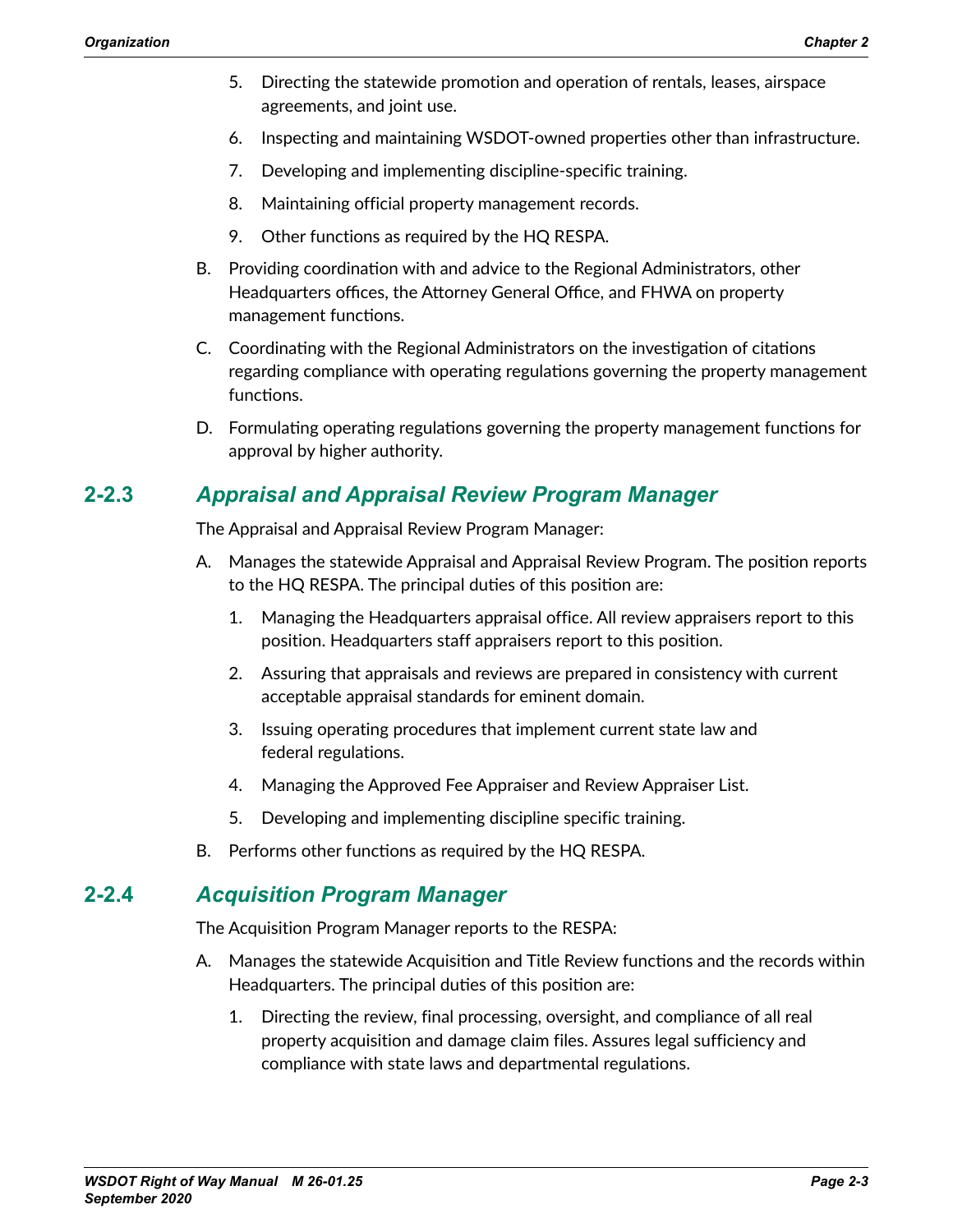- 2. Directing the preparation of legal descriptions and exhibit maps and determinations of interested parties for use by the Attorney General Office in eminent domain proceedings.
- 3. Making recommendations for procedures concerning real property title and document processing functions for approval by higher authority.
- 4. Preparing affidavits and/or testifying in court as the department's expert witness in real estate matters involving titles and legal descriptions.
- 5. Performing final review and mapping of surplus property conveyance documents.
- B. Manages the statewide Special Acquisition section.
- C. Manages the statewide Relocation Assistance Program.
	- 1. Managing the Headquarters Relocation Assistance Section.
	- 2. Reviewing and approving all incoming claims.
	- 3. Maintaining official relocation files.
	- 4. Coordinating and scheduling reconsideration/appeal of determinations and benefits, when necessary.
	- 5. Providing technical advice and guidance on relocation matters to others.
	- 6. Assuring statewide compliance of relocation matters under the *Uniform Relocation Assistance and Real Property Acquisition Policies Act of 1970*, as amended.
- D. Manages the statewide Right of Way Certification section.
	- 1. Reviewing construction project PS&Es to ensure that all necessary rights have been acquired and monitoring and reporting to the region and Headquarters on current status.
	- 2. Executing WSDOT Right of Way Certificate Concurrence Letters for all acquisition on federally funded projects prior to construction project advertisement. Monitoring and recertifying any projects certified with exceptions (#3 certification).
- E. Supervises the Real Estate Services administrative activities which include:
	- 1. Maintaining, indexing, and storage of the departments official real property acquisition transaction files.
	- 2. Maintaining, indexing, and storage of the official Real Estate Services ownership maps (transportation project right of way and sundry site plans) depicting property and/or property rights acquired or conveyed by the department.
- F. Develops and implements discipline specific training.
- G. Performs other functions as required by HQ RESPA.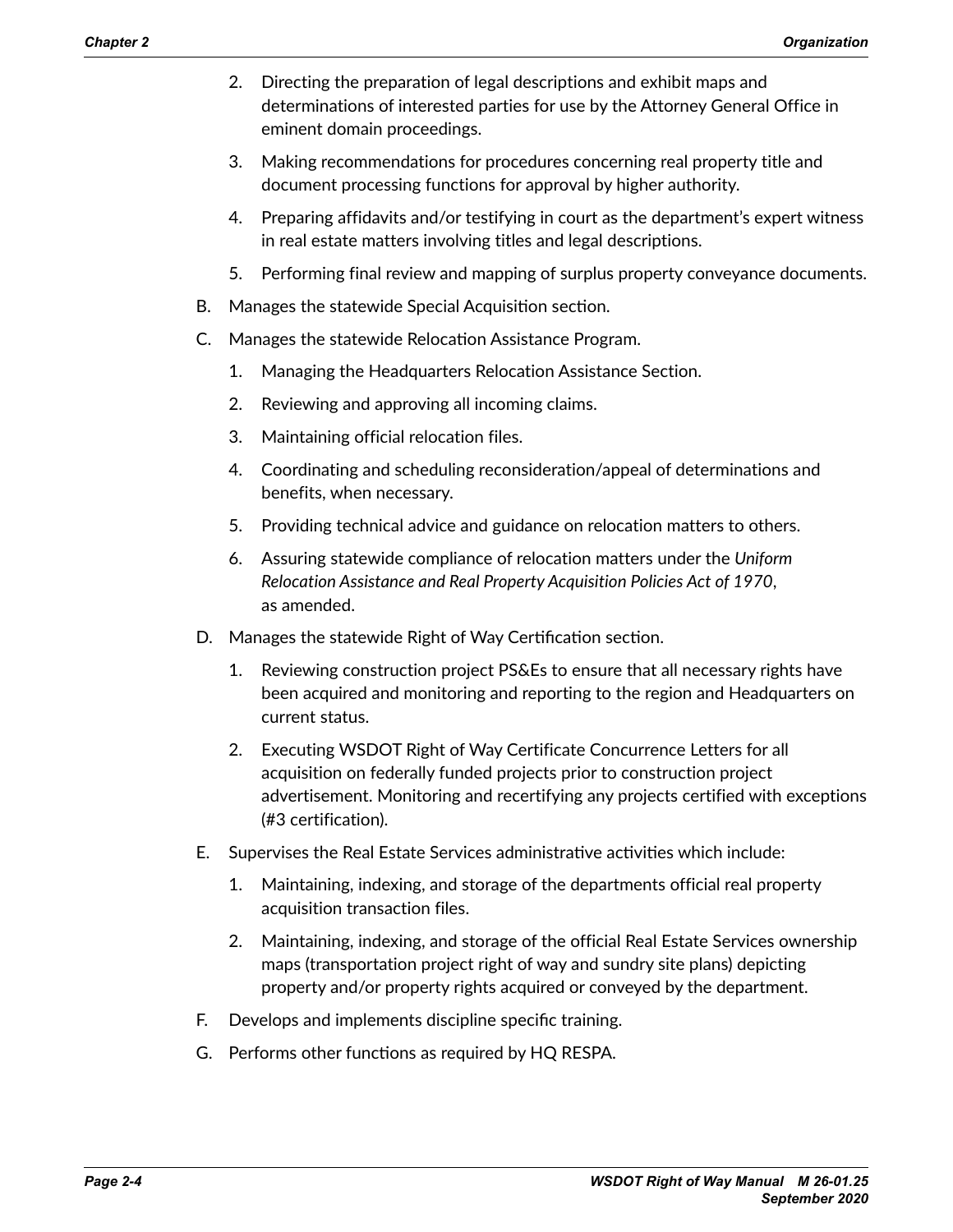# **2-2.5** *Local Programs Right of Way Manager*

The Local Programs Right of Way Manager reports to HQ Local Programs:

- A. Manages the statewide Local Agency Right of Way/Certification Program:
	- 1. Managing the Local Agency Certification Section.
	- 2. Assuring statewide local agency compliance under the *Uniform Relocation Assistance and Real Property Acquisition Policies Act of 1970*, as amended.
	- 3. Training and monitoring the region local agency coordinators responsible for the acquisition of right of way by local agencies on federally funded projects.
	- 4. Approving and monitoring local agency's acquisition procedures and training agencies in proper use of the procedures.
	- 5. Monitoring and updating [Chapter 25](http://www.wsdot.wa.gov/publications/manuals/fulltext/M36-63/Lag25.pdf) of the *[Local Agency Guidelines](http://www.wsdot.wa.gov/Publications/Manuals/M36-63.htm)* M 36-63.
	- 6. Executing WSDOT Right of Way Certificate Concurrence Letters for all acquisitions on federally funded projects prior to construction project advertisement. Monitoring and recertifying any projects certified with exceptions (#3 certification).
	- 7. Maintaining permanent files on local agencies to include approved right of way procedures, local agency agreements, and project certifications, etc.
- B. Advising Local Programs staff, local agencies, and regional offices in program matters.
- C. Promulgating operating procedures that implement current state law and federal regulations.
- D. Other functions as required.

## **2-3 Region Organization**

#### **2-3.1** *General*

- A. The principal satellite offices of WSDOT are known as "region offices."
- B. The relationship of the Region Real Estate Services (RRES) offices within WSDOT is shown under Engineering and Regional Operations on the Organization Chart at [www.wsdot.wa.gov/about/execorgchart.htm.](http://www.wsdot.wa.gov/about/execorgchart.htm)

The geographic boundaries of each region are provided on the WSDOT internet website at [www.wsdot.wa.gov](http://www.wsdot.wa.gov). If the limits of a particular highway project extend across the boundaries of a region, the responsibilities are assigned to either of the two regions by working agreement based on a case evaluation.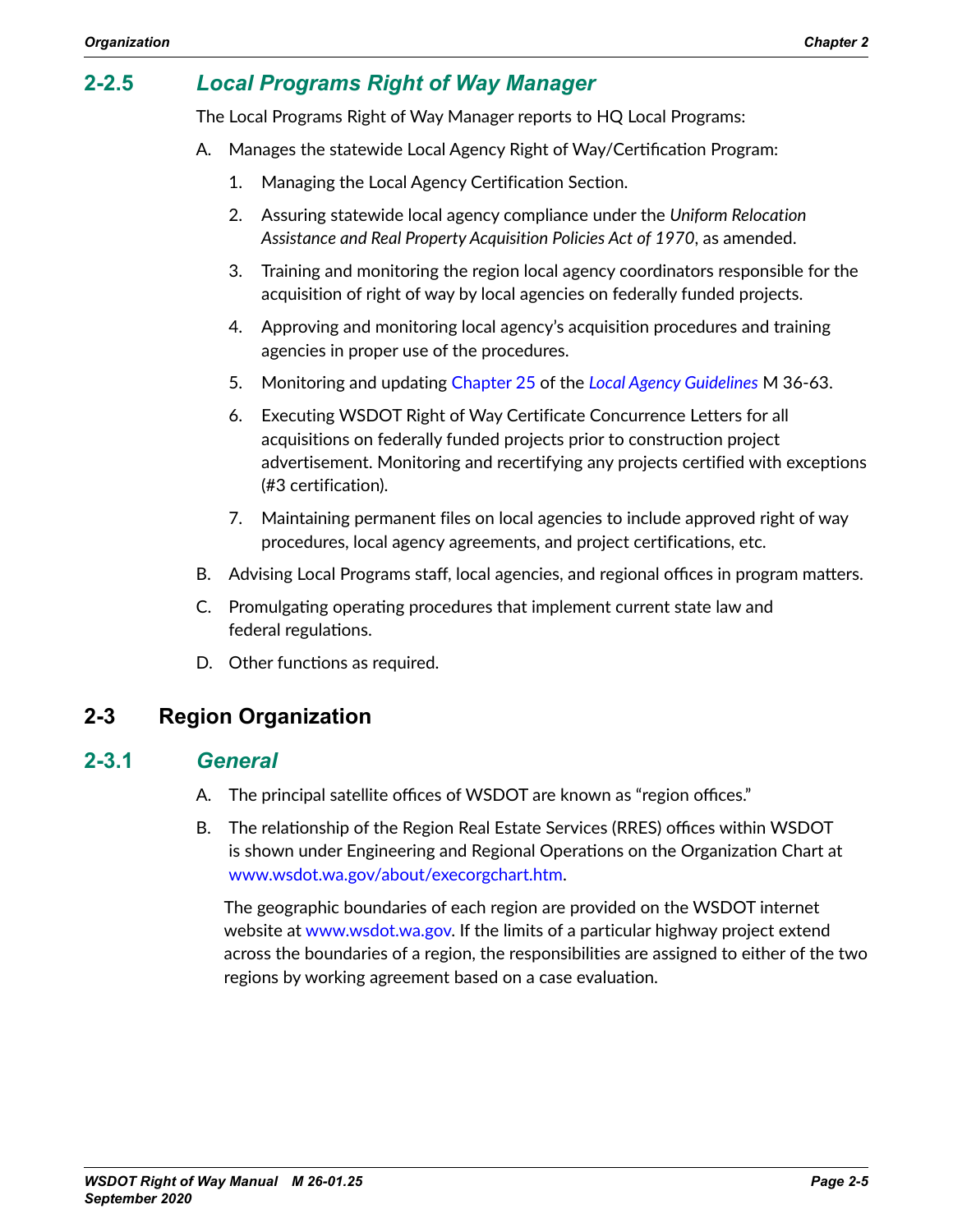# **2-3.2** *Responsibility and Authority*

## **2-3.2.1 Regional Administrator**

- A. The Regional Administrator is responsible to the Assistant Secretary of Engineering and Regional Operations (Chief Engineer).
- B. The Regional Administrator has final authority in the region for decisions on highway matters within the framework established by departmental operating regulations in the form of Secretary Executive Orders, Directives, Policy Statements, Instructional Letters, and department manuals.
- C. The Regional Administrator exercises administrative and management supervision over the Region RES Office as follows:
	- 1. Furnishes the facilities and supplies, and provides for the staffing required for the effective accomplishment of the Right of Way Program and its related activities.
	- 2. Within the scope of departmental operating regulations, may review and approve transactions or may make recommendations for further actions. *Note:* This activity may be subdelegated to the RESM but may not be further subdelegated.

## **2-3.2.2 Region RESM**

The RESM:

- A. Is responsible to the Regional Administrator for managing the Region RES Office.
- B. Is responsible to the Regional Administrator for the following:
	- 1. Supervising and directing the Region RES Office to assure compliance with departmental operating regulations by:
		- a. Managing all Region Real Estate Services functions.
		- b. Providing technical supervision and in service training in all Region RES program disciplines.
		- c. Identifying opportunities for functional replacement of publiclyowned real property. Assures compliance with special requirements for functional replacement.
		- d. Providing reports and systematic records on the anticipated costs of proposed right of way acquisitions and related costs.
		- e. Assuring the receipt of an appropriate right of way plan and an appropriate Work Order Accounting Plan prior to obligating funds on a project.
		- f. Monitoring proposed expenditures to assure their necessity and to assure accurate account coding.
		- g. Reporting on the causes for fund adjustments and the amounts of fund adjustments relative to a Work Order Accounting Plan.
		- h. Providing for appraisal evidence of the amount of the legally compensable fair market value lost to each separate fee and/or tenant ownership due to acquisition or highway project factors.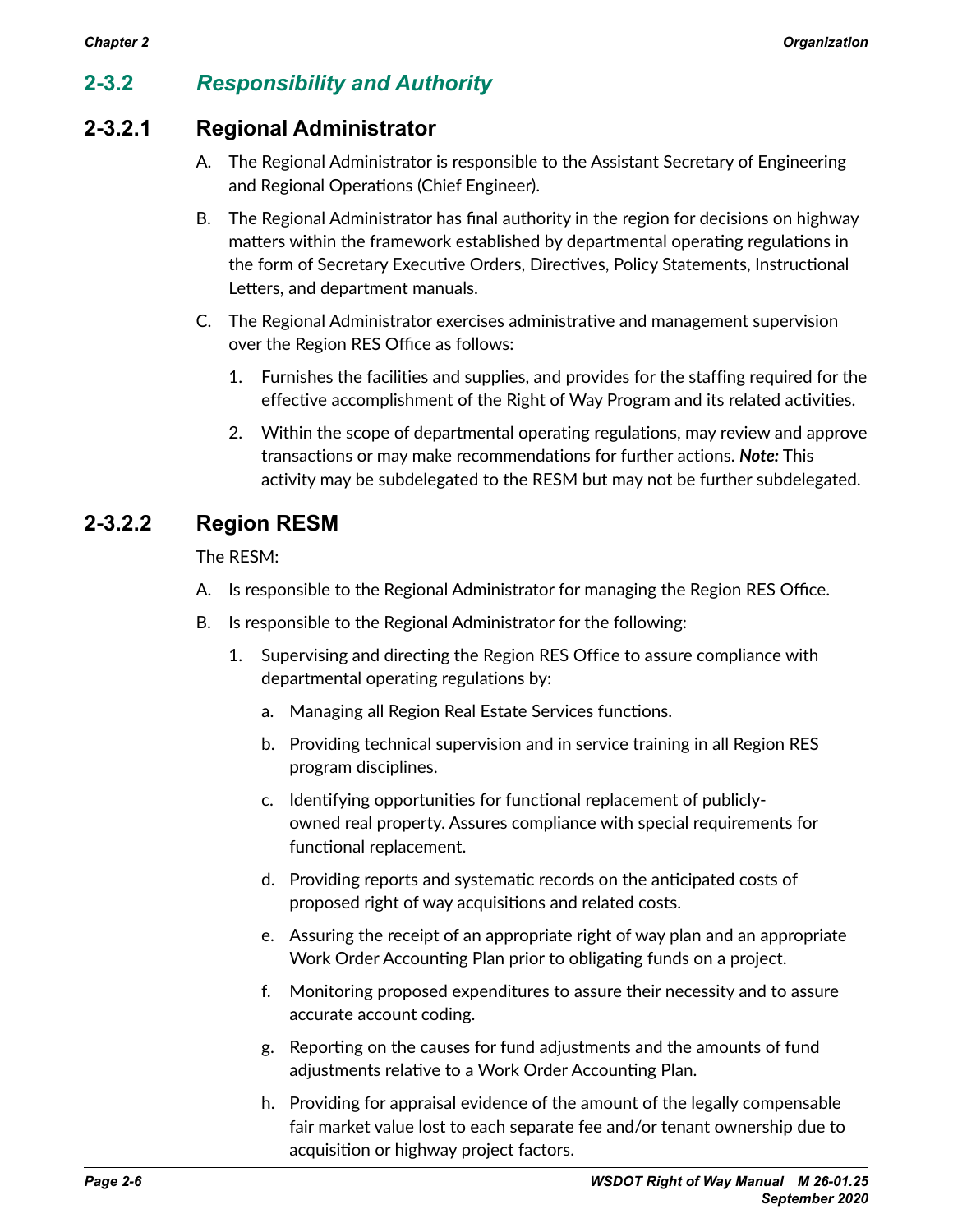- i. Performing the "Project Inspection and Parcel Assignment," and ensuring that all property and/or property rights required for a project are either acquired or are referred for condemnation.
- j. Directing the operation of the Relocation Assistance Program for project displaced persons.
- k. Directing the management of property and/or property rights acquired.
- l. Directing, reviewing, processing, and approving real property acquisition (excluding condemnation files) and damage claim files that pertain to their specific region. Assuring legal sufficiency and compliance with state laws and departmental regulations.
- m. Advising and assisting local public agencies (LAs) in completing their right of way acquisition programs when requested. Reviewing LA acquisitions as needed to assure compliance with state and federal requirements.
- n. Ensuring the accuracy of records, and the systematic input of project/ parcel status information into the computer concurrent with parcel acquisition progress.
- 2. Coordinating with other staff officers in the region by:
	- a. Assuring adequate time allocations for right of way activities in the planning for lead time and scheduling.
	- b. Providing for real estate services participation in the interdisciplinary team efforts and project field inspections in location and design as required by the Regional Administrator.
	- c. Providing data and/or personnel required to explain the acquisition, relocation assistance, and other related programs at public hearings.
	- d. Assisting in the preparation of right of way plans as required.
	- e. Taking actions as required in Chapter 6 for the authorization of advance acquisition of projects.
	- f. Taking actions as required in Chapter 6 for the authorization of hardship acquisition of parcels.
	- g. Recommending appropriate funding for, and directs the operation of, the regions's ongoing property management inventory.
- 3. Obtaining technical advice from the HQ RESPA (or his designee) on the following:
	- a. Technical problems relating to any of Real Estate Services' disciplines.
	- b. Training of personnel.
	- c. Compliance with guidelines on right of way matters.